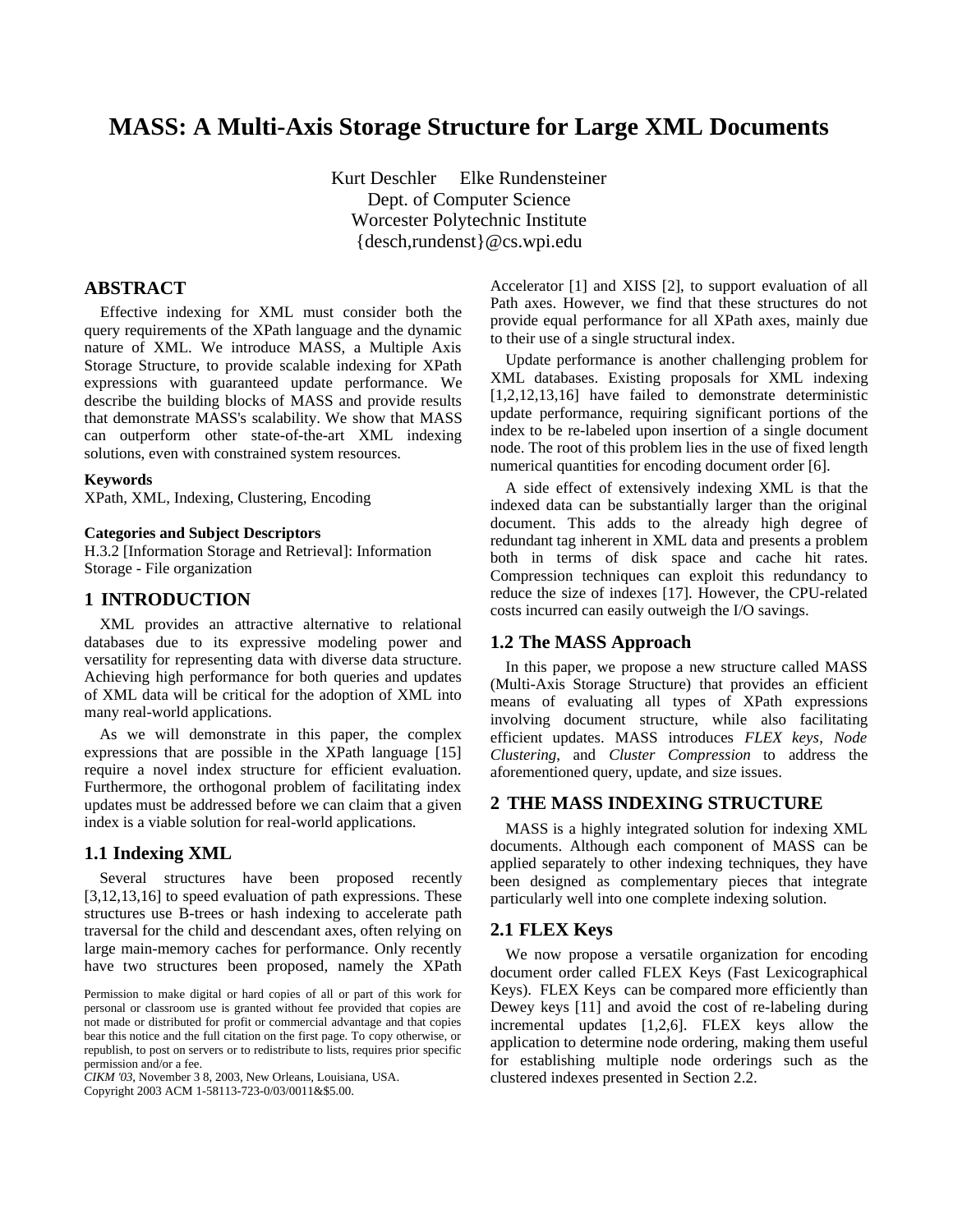A FLEX key has a stepped organization where each ancestor from the root node is represented by a step. Instead of using numbers for each step as in [1,2,11], FLEX keys use variable length byte strings that grow as needed to facilitate insertions without re-labeling. These byte strings can be compared efficiently using the hardware-optimized memcmp() routine and sorted using radix algorithms [4].

FLEX keys can be compared to determine all relationships between nodes. The comparison properties of FLEX keys are useful for both filtering during node selection and during intermediate query processing. The rules for comparing FLEX keys are as follows:

- 1. If the FLEX key for node *X* is a prefix of the FLEX key for node *Y*, then *X* is an ancestor of *Y*.
- 2. If two nodes have identical FLEX key ancestor components, then the nodes are siblings.
- 3. If the longest prefix of the FLEX key of node *X* is equal to the FLEX of node *Y*, then Y is the parent of *X*
- 4. If components of FLEX keys are compared lexicographically, the lesser key is preceding in document order.

FLEX keys are constructed by first generating a byte string for each node that implies the correct ordering among siblings. This is then concatenated with the byte strings of all ancestor nodes using a delimiter that is smaller than all values used for keys. To facilitate incremental insertions, strings that terminate with the lowest or highest values in the alphabet are disallowed. This behavior is similar to the *Extended Prefix* scheme given in [6] for binary trees.



Figure 1 Provides an example of FLEX key assignment including incrementally inserted nodes (shown in bold). Note that future incremental inserts will not produce longer strings since legal keys of the same length such as "b.b.b.ac" and "b.b.b.bc" are possible.

## **2.2 Clustered Organization**

We now present the clustered encodings used by MASS to provide efficient evaluation of XPath node tests, position predicates and count aggregates for all XPath axes. The axis and node test combinations supported by each clustering are shown in Table 1. The ancestor and ancestorof-self axes are supported using the inlined FLEX key data since these axes cannot be clustered efficiently.

| Axis / Node Test                                                     | 66, 99          | $66*22$         |
|----------------------------------------------------------------------|-----------------|-----------------|
| descendant, descendant-or-self, preceding,<br>following              | CL1             | CL <sub>3</sub> |
| child, following-sibling, preceding-sibling,<br>attribute, namespace | CL <sub>2</sub> | CI 4            |

Table 1: Mapping of Axis to Node Clusterings

Each clustering guarantees minimal I/O for each location step by ensuring that all nodes produced by a given axis, context node, and node test are grouped together in adjacent index entries and returned in document order. Key compositions for the four MASS clustered indexes are given in Table 2. Examples of the CL2 and CL3 clusterings are shown in Figures 2 and 3, respectively.

| Clustering   Key Order |          | <b>Clustering</b> | <b>Key Order</b>    |  |  |
|------------------------|----------|-------------------|---------------------|--|--|
| CL1                    | Document | CL3               | Node Test, Document |  |  |
| CL <sub>2</sub>        | Sibling  | CL <sub>4</sub>   | Node Test, Sibling  |  |  |

*Table 2: MASS Clusterings*

Position predicates are evaluated by locating the first node in the axis, then advancing forward the desired number of nodes. Likewise, node counts are evaluated by locating the first and last nodes in the axis, then calculating the number of nodes between them. These fast counting capabilities are useful for query planning, yet are absent from several recent indexing proposals [2,12,16].

| FLEX Key                                                                                                                                            | Node Type                                                                                                                        | Node Type                                                                                                                            | <b>FLEX Key</b>                                                                                                  |
|-----------------------------------------------------------------------------------------------------------------------------------------------------|----------------------------------------------------------------------------------------------------------------------------------|--------------------------------------------------------------------------------------------------------------------------------------|------------------------------------------------------------------------------------------------------------------|
| d<br>d.d<br>d.d.a<br>d.d.d<br>d.d.e<br>d.d.f<br>d.d.d.d<br>d.d.d.e<br>d.d.d.f<br>d.d.e.d<br>d.d.e.e<br>d.d.e.e.a<br>d.d.f.d<br>d.d.f.e<br>d.d.f.e.a | qame<br>inning<br>id<br>at bat<br>at bat<br>at bat<br>ball<br>strike<br>out.<br>strike<br>hit.<br>bases<br>ball<br>hit.<br>bases | at bat<br>at bat<br>at bat<br>ball<br>ball<br>game<br>hit.<br>hit.<br>inning<br>out.<br>strike<br>strike<br>Figure 3: CL3 Clustering | d.d.d<br>d.d.e<br>d.d.f<br>d.d.d.d<br>d.d.f.d<br>d<br>d.d.e.e<br>d.d.f.e<br>h.b<br>d.d.d.f<br>d.d.d.e<br>d.d.e.d |

*Figure 2: CL2 Clustering*

# **2.3 Extending MASS Query Operations to Large Documents**

For large documents, where data is larger than the main memory, a paged index such as a B+ tree must be used to cluster and store data. We propose the use of ranking extensions [4] to extend the capabilities of the B+ tree to support MASS' query operations. The *ranked B+ Tree* facilitates the random access needed for position predicate evaluation with logarithmic I/O complexity. Furthermore, it facilitates distance calculation between any two index entries with logarithmic I/O complexity, which can be used to determine node set size for large (multi-page) node sets.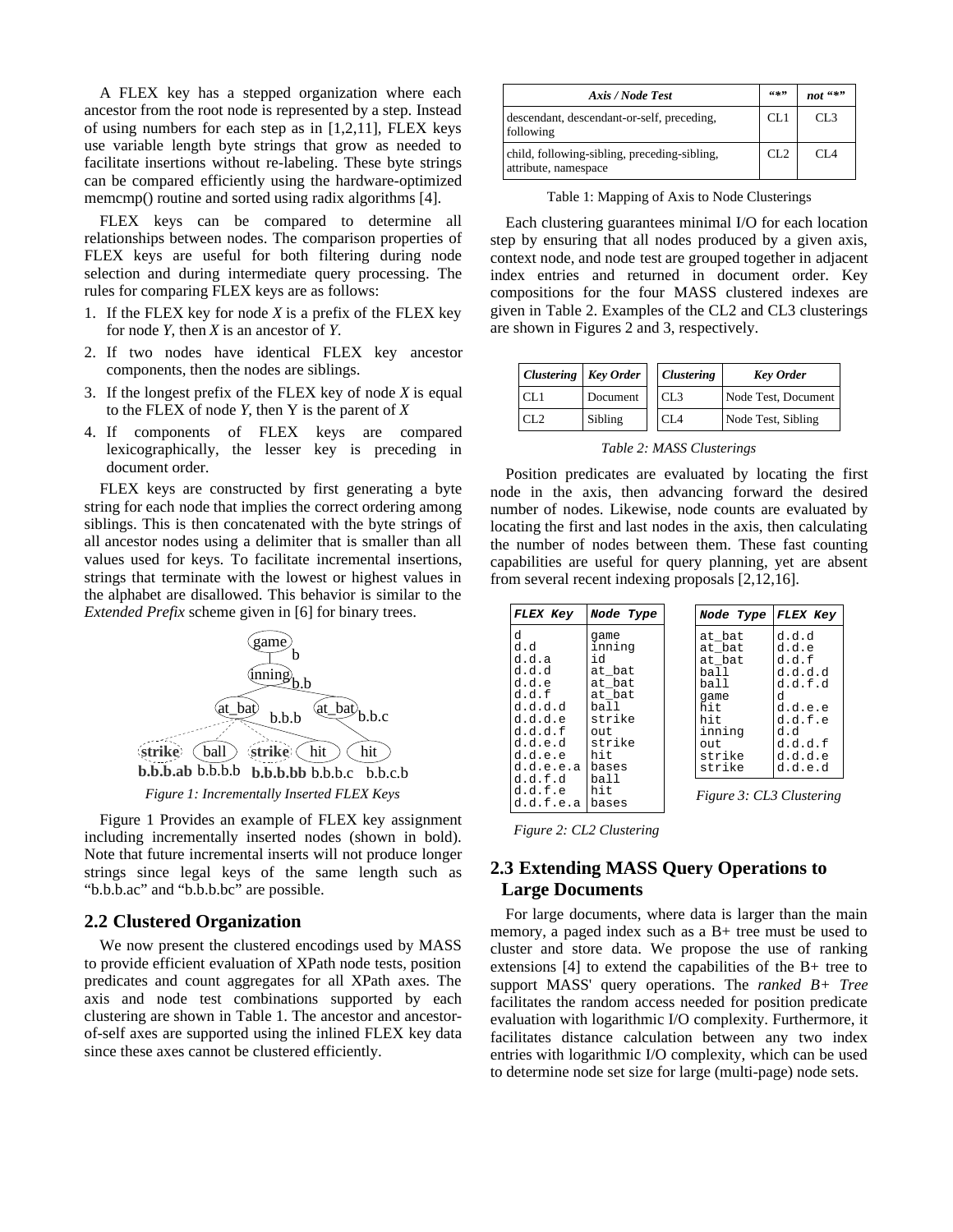# **2.4 Cluster Compression**

MASS introduces a simple yet effective scheme for compressing nodes called *Cluster Compression*. Cluster Compression exploits both XML tag data and flex key data that is redundant between adjacent index entries. Furthermore, it allows for compression and decompression of individual nodes to facilitate efficient queries and incremental updates. Unlike LZ and LZW encoders [8,9], there is no dictionary to maintain and offsets are stored only once with each piece of compressed data, rather than at each reference to the data. The number of nodes visited during compression and decompression of each node is bounded by the height of the document tree. Additional I/O is never incurred since compression chains never span index pages. Figure 4 demonstrates compression by a factor of five between two highly redundant adjacent entries.

|  |  | <b>Logical Index Entries</b> |
|--|--|------------------------------|
|--|--|------------------------------|

| <i>Entry#</i> |                               | <b>FLEX KEY</b> |                                            | <i><b>PATH</b></i>   |                                   |  |             |
|---------------|-------------------------------|-----------------|--------------------------------------------|----------------------|-----------------------------------|--|-------------|
| 2             |                               | d.d.e<br>d.d.f  | /game/inning/at bat<br>/game/inning/at bat |                      |                                   |  |             |
|               | <b>Physical Index Entries</b> |                 |                                            |                      |                                   |  |             |
| Ent#          |                               | Candidate       |                                            | FLEX                 | Path                              |  | <i>Size</i> |
|               |                               |                 |                                            | [1]d<br>[2]d<br>「31e | [1]qame<br>[2]inning<br>[3]at_bat |  | 19          |
|               |                               |                 |                                            | 「31f                 |                                   |  |             |

#### *Figure 4: Cluster Compression*

# **3 XPATH EXPRESSION EVALUATION**

MASS facilitates efficient evaluation of location paths through iterative evaluation [5] of location steps. Iterative evaluation is very efficient using MASS since indexes are read sequentially for all XPath axes. MASS can be also be used in conjunction with structural joins [7] to facilitate efficient bottom-up and hybrid [5] evaluation strategies.

The following steps are performed internally by MASS to locate the node set for each location step.

- 1. Select the appropriate index clustering (CL1-CL4) from Table 1 using the axis and node test as selection criteria.
- 2. Compose the search keys used to locate the first and last node in the requested axis.
- 3. Locate the first and last nodes of the node set

Query operations are very efficient using MASS. Once the first and last node in the result are located, arbitrary ranges can be retrieved sequentially and node set counts can be calculated, both without additional key comparisons. By keeping the current index page in memory and comparing adjacent keys before performing a full binary search, MASS can perform iterative processing that is nearly as efficient as the merge style processing in [2,7].

# **4 DOCUMENT UPDATES**

MASS allows for efficient incremental document updates since nodes can easily be individually inserted or removed from its compressed storage. Unlike previous proposals [1,2], an insert will never require relabeling other nodes. A new FLEX key can always be generated that is ordered between existing FLEX keys. Likewise, individual nodes can always be removed without relabeling other nodes.

# **5 EXPERIMENTAL RESULTS**

We have implemented MASS in C++ and extensively tuned the implementation for optimal query performance. With the exception of the Xerces SAX Parser [10] used to parse XML input files, the entire implementation of MASS was done from scratch. This was done mainly to integrate the ranked B+ tree enhancements discussed in Section 3. We also implemented a custom storage manager that allows strict control of buffer cache size.

### **5.1 Experimental Setup**

Except where noted, tests were performed on a 333MHz Sun Ultra 10 with a buffer cache size of 256kb and 8k data pages. The OS buffer cache was bypassed using raw disk partitions or directio (except where noted). Most of our experiments use documents of size 0.1MB to 100MB generated using the XMark generator [14].

# **5.2 Load/Compression Performance**

Load performance was evaluated both in terms of time and space required. Documents of increasing size were loaded both with and without compression enabled. LZW compression was evaluated by compressing the index file using UNIX *compress.*



The plot in Figure 5 shows that Cluster Compression decreases the index size by 70%, which is nearly as effective as the LZW compression for large documents. The reduced index size improved load times by up to 20%.

### **5.3 XMark Queries**

XMark queries 2 and 3 demonstrate the performance of MASS' iterative evaluation and position predicate support. The plot in Figure 6 demonstrates the linear scale-up for these queries, which is expected due to the linear increase in result size.